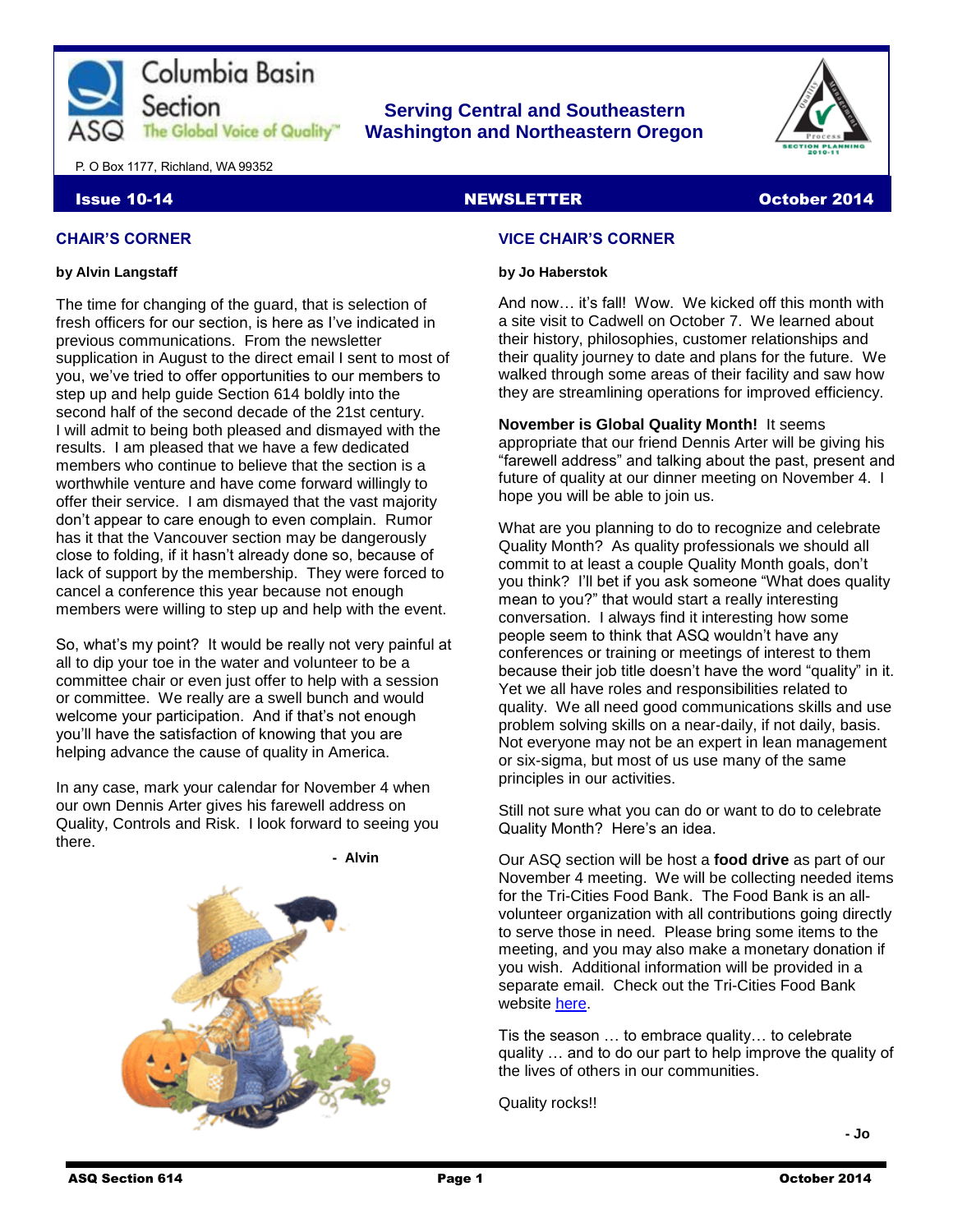

# Section<br> **Rovember 4, 2014**<br> **Consultant Section Cuality**<br> **American Seciety for Qua American Society for Quality Columbia Basin Section 614**



#### **Tuesday November 4, 2014**

#### **LOCATION:**

Columbia River Catering Shilo Inn 50 Comstock Richland, Washington

5:30 p.m. - Check in/Networking 6:00 p.m. – Tour Begins 6:45 p.m. – Presentation

#### **Dinner Buffet Menu:**

The Chef and crew at Columbia River Catering always provide a fine and varied buffet dinner for us at the Shilo Inn. The buffet usually includes two entree choices, plus accompanying vegetable, a number of tasty salads, and a vegetable and/or fruit tray.

Your choice of coffee, tea or decaf is included with dinner. And don't forget to save room for dessert!

Cost: \$20 ASQ members \$24 non members \$5 presentation only

Reservations are due October 30. Email [Panda\\_2@charter.net](mailto:Panda_2@charter.net) with your name, phone number, company affiliation, and type of reservation, or call Alvin at (509) 371-2221.

**Note:** All no shows will be billed unless cancelled 48 hours in advance.

*For more information about our ASQ section and other upcoming events:*  [www.asq614.org/](http://www.asq614.org/)

# **"QUALITY, CONTROLS, AND RISKS"**



# **Dennis Arter**

# **ASQ Fellow and CQA**

This is a Farewell Address covering Dennis Arter's 45-year journey through the land of quality. He will start with an examination of the four eras of our profession since humanity transitioned from the agricultural age. He will then present a general model for all organizations, be they for-profit, non-profit, government, or non-government. They all have objectives. They all experience risk.

Dennis will cover the concept of risk as uncertainty and show that the quality profession has always been concerned with risk, albeit under a different name. He will cover the basic principles of risk management: assessment and treatment. This will lead us into an understanding of controls. What are they and how do we apply them?

Dennis will then present his vision of the future of our professional societies. (Yes, there are several organizations affected.) Quality professionals are being asked to understand and advise in all aspects of control, including environment, safety, business continuity, security, and quality. Dennis will finish by covering three contemporary forces pushing quality and risk together.

About the speaker: *Dennis Arter is an ASQ Fellow and recipient of the Society's Distinguished Service Medal. He helped to start the Audit Division and is a charter Certified Quality Auditor. Dennis was a leader in the USA Standards community and served a term on the ASQ Board of Directors. He has instructed over 10,000 people in the methods of performance improvement auditing. His book on auditing is the top seller in the ASQ book catalog. He officially ends his professional career in December, but intends to remain active in the local community for the retirement phase of his life.*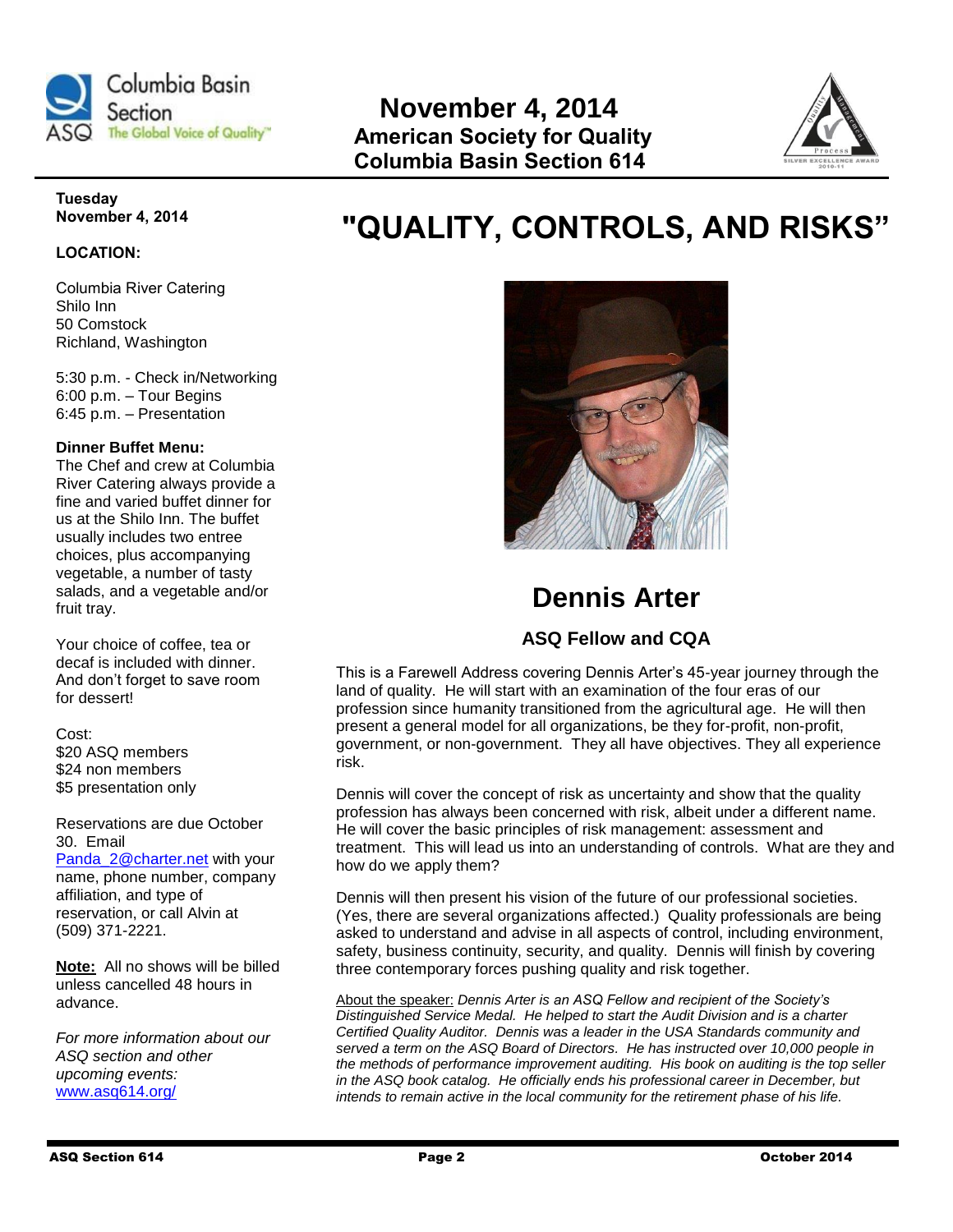#### **NOVEMBER IS WORLD QUALITY MONTH – WHAT WILL YOU DO TO PROMOTE QUALITY?**

#### **by Jo Haberstok**

November will soon be here, and November is World Quality Month! Not that you need to wait until November 1 to create a plan, set a goal, or do something to help promote QUALITY in your workplace, your community or your personal life.

Do you already have a plan? Does your company or organization actively recognize and celebrate World Quality Month? Or is your company one where you're not even sure they know what the word means? (Let's hope not.) Either way, this is a great opportunity for you to approach your manager or team members and suggest doing something special to celebrate!

How about a quality-themed meeting – instead of introductions around the room, have each individual say something about what Quality means to them, or give an example of something they recently experienced that stands out as "Quality." Maybe it was a great new product, or how they were treated at a local store. As a work team, or with family and/or friends, consider volunteering to help a local service organization for a few hours one evening or on a weekend morning. Experience firsthand how good it feels to help others and to give back to your community!

There are lots of ways to promote – and to celebrate – World Quality Month. Make it a GREAT month!



#### **LOOKING FOR QUALITY MONTH INSPIRATION?**

In anticipation of the worldwide celebration of World Quality Month, ASQ compiled videos from different parts of the world to gauge what the current state of quality is there, as well as what some of the driving quality issues facing global organizations today. Check them out!

#### [Quality in Costa Rica](http://videos.asq.org/quality-in-costa-rica?utm_content=&utm_source=email&utm_medium=email&utm_campaign=communications_fridayfastfacts_10102014)

[Quality in United Arab Emirates](http://videos.asq.org/what-drives-quality-improvement-in-the-united-arab-emirates?utm_content=&utm_source=email&utm_medium=email&utm_campaign=communications_fridayfastfacts_10102014)

[Quality in India](http://videos.asq.org/the-state-of-quality-in-india?utm_content=&utm_source=email&utm_medium=email&utm_campaign=communications_fridayfastfacts_10102014)

#### [Quality in China](http://videos.asq.org/quality-in-china?utm_content=&utm_source=email&utm_medium=email&utm_campaign=communications_fridayfastfacts_10102014)

Looking for a specific Quality Event? Check ASQ's World Quality Month [website.](http://asq.org/world-quality-month/events.aspx?utm_content=&utm_source=email&utm_medium=email&utm_campaign=communications_fridayfastfacts_10102014)

#### **EXTRA! EXTRA! 2015 WEBMASTER ANNOUNCED!**

*We are pleased to announce that, although Dennis is retiring, the Section 614 Website will not be retiring in 2015. Steve Prevette, a past Chair of our Section as well as a past Webmaster, has agreed to again become our Webmaster. Many of you know Steve already, but we'll let him tell you about himself and his story.*



Hello from the other coast! Hard to believe it's been five years now since leaving the Tri Cities to move East to the Savannah River Site. Still doing the same stuff I did at Hanford, just for Fluor corporate now, servicing primarily the Savannah River Nuclear Solutions contract here in South

Carolina, and also providing charting for Fluor B&W Portsmouth (Portsmouth OH). I am working with two other statisticians, and our current claim is we make 3400 charts per month, including the chart of how many charts we make.

I did not end up getting involved with the local ASQ Section here for a number of reasons, the easiest to explain is they always hold their monthly meeting on my model railroading night. So, I've maintained my 614 membership, and seeing that it is just as easy to maintain the website sitting in SC as WA, I volunteered for the webmaster job. It will be good to be involved in ASQ again. A few years ago I did make "Fellow" status, and I continue to keep my Certified Quality Engineer certification active. I thank you all at 614 for helping me to attain both Fellow and keeping my CQE current.

I am very active in the model railroading hobby. I had been a volunteer for the National Model Railroad Association while I was there, and the Northwest Region president contacted the Southeast Region president and let them know a volunteer was on their way to them. So, I got "volunteered" real quick to be the Region Registrar. I'm also the local Division Superintendent (equivalent to ASQ section chair) and the assistant webmaster. So, taking care of another website did not seem too hard.

The "Burnt Hills and Big Flats" (as I call my railroad) will be featured in an annual publication "Great Model Railroads" that will hit the newsstands in November. I also have a new layout website at [http://bhbf.weebly.com/.](http://bhbf.weebly.com/)

Well, I look forward to staying in closer touch now with you all and getting back to serving the Section.

Steve Prevette, ASQ Fellow, Certified Quality Engineer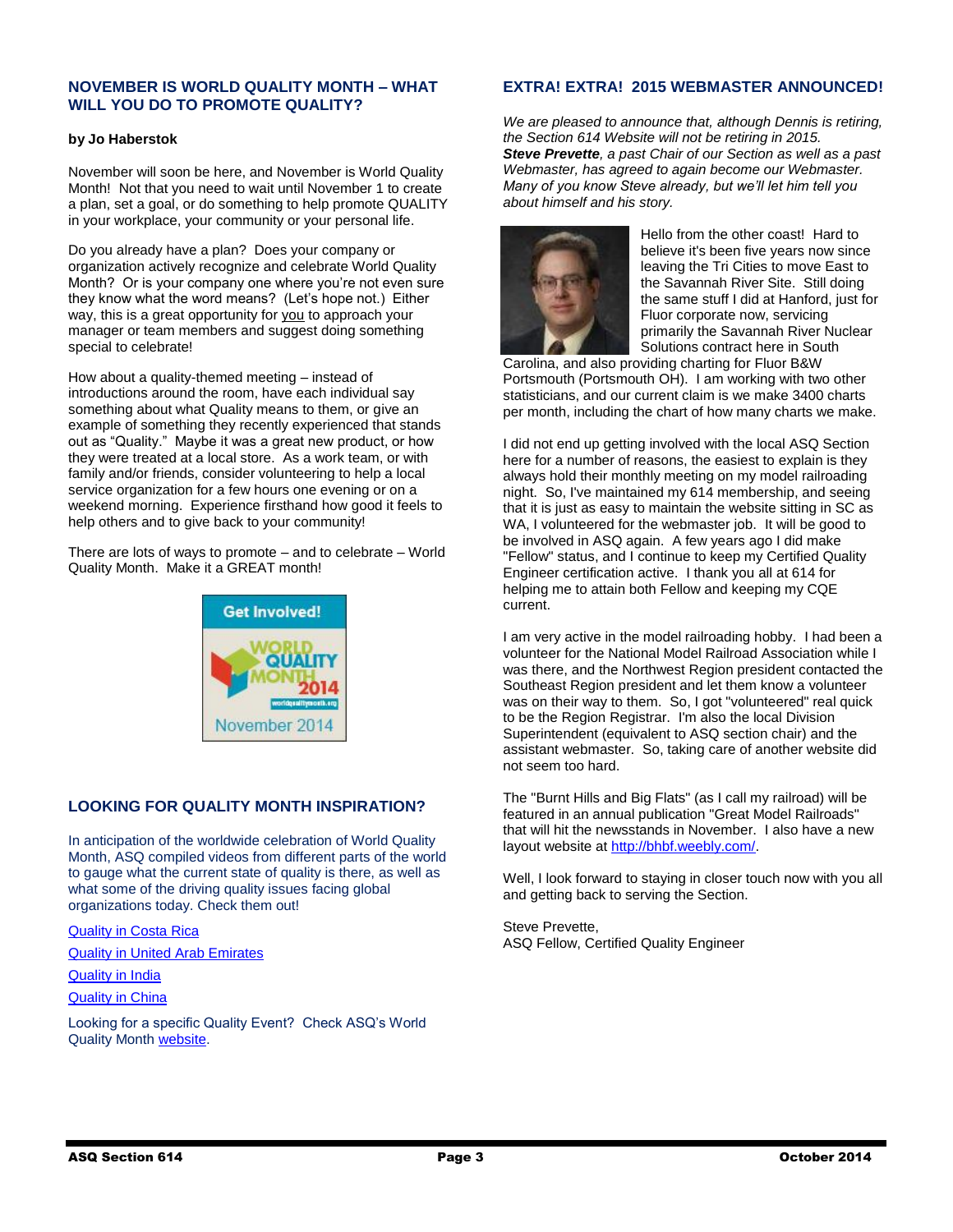#### **OCTOBER MEMBER GIFT – FMEA**

Failure modes and effects analysis (FMEA) is a step-by-step approach for identifying all possible failures in a design, a manufacturing or assembly process, or a product or service.

This month's [ASQ member gift](http://links.communications.asq.org/ctt?kn=3&ms=OTU5MzU5OQS2&r=MTQxNjYxOTcxMjc2S0&b=0&j=NDAwMTczMDg0S0&mt=1&rt=0) will help you learn more about FMEA, including when to use it and a procedure for applying it. The FMEA bundle includes:

- Failure Mode and Effects Analysis (e-pub, 14 pages)
- A downloadable FMEA template you can use today
- 10 articles and case studies on the many ways you can apply FMEA
- A video introduction to FMEA from ASQ TV.

#### **ASQ CERTIFICATION – BECAUSE YOU'RE WORTH IT!**

Earning an ASQ Certification is a great way to show excellence in your field. Training and experience give you the tools to succeed, but you can prove your mastery with certification. The benefits to you and your employer are boundless, but here are a few more reasons to earn certification:

- Demonstrate proficiency and achievement to your employer
- Ensure product and service quality for your customers
- Contribute organizational excellence
- Earn a deserved promotion or raise

Want to learn more about the benefits of an ASQ Certification? [Click here.](http://asq.org/promotional/cert-prep.html?utm_content=&utm_source=email&utm_medium=email&utm_campaign=marketing_cert_jd%20101014%20cert%20deadline%20em%202%20mem)

#### **WHAT #QUALITY IS**

Submit your definition of quality in the #QualityIs contest! You can submit the definition as text or a photo on Twitter, directed to @ASQ (#QualityIs), or on [ASQ's Facebook page](http://links.communications.asq.org/ctt?kn=5&ms=OTYzMjM3NAS2&r=MTQyNjg2MTI3MjM2S0&b=0&j=NDAwNjY4Mjk5S0&mt=1&rt=0)  [\(#QualityIs\).](http://links.communications.asq.org/ctt?kn=5&ms=OTYzMjM3NAS2&r=MTQyNjg2MTI3MjM2S0&b=0&j=NDAwNjY4Mjk5S0&mt=1&rt=0) The contest deadline is October 31. Everyone can then vote on the top 10 submissions November 5–19. The three winners will receive a basket of World Quality Month souvenirs! For more information, [click here.](http://links.communications.asq.org/ctt?kn=16&ms=OTYzMjM3NAS2&r=MTQyNjg2MTI3MjM2S0&b=0&j=NDAwNjY4Mjk5S0&mt=1&rt=0)

#### **THE IMPORTANCE OF SOFT SKILLS**

A recent ASQ  $TV^{TM}$  episode focused on soft skills. As they said in the video, it's one thing to know the ins and outs of your industry and profession. But you can't be an effective leader and drive change in your field without soft skills. If you haven't seen the episode yet, be sure to [check it out.](http://videos.asq.org/soft-skills-leadership-and-management?preview=true&utm_content=&utm_source=email&utm_medium=email&utm_campaign=communications_asq%20weekly_100814)

#### **IMPROVEMENT TOOLS & TECHNIQUES: CHARTS, CONTROLS, DIAGRAMS, IMPROVEMENT METHODS, CAMPLING AND PROBLEM SOLVING**

Are you looking for some training to help understand basic quality tools and techniques? Check out this ASQ web-based and self-paced course.

The course is designed to provide quality practitioners, managers, professionals, auditors and improvement team members an understanding of basic quality tools and techniques. It may be used for professional development or as a refresher. Besides normal testing, there is a Problem Solving Team Case Study that students must review and be tested on to pass the class. The class consists of a series of lessons, illustrations, diagrams, interactive exercises, case study questions and quizzes. A desk reference that covers all lessons and a glossary are included in the class as pdf files. The class has a bank of 101 multiple choice test questions and 11 case study questions. Students have 90 days to complete the course.

Cost for ASQ members is \$159.

For more information or to register, [click here](http://asq.org/training/improvement-tools-techniques-charts-controls-diagrams-improvement-methods-sampling-and-problem-solving_ITT01JPR.html?utm_content=utm_source=email&utm_medium=email&utm_campaign=marketing_xmkt%20lo_jd%20080714%20training%20email%20mem%20test).

#### **IS YOUR SAFETY SUSPECT OR COUNTERFEIT?**

The November 11 meeting of the Institute for Supply Management – Columbia Basin [\(ISM-CB\)](http://www.ismcb.org/) features guest speaker Rick Warriner, CHPRC Quality Systems.

Are the products we depend on to protect ourselves and our loved ones, counterfeit and potentially substandard? As best as can be determined, the first Suspect/Counterfeit (S/CI) bolts entered the United States sometime in 1974. Since that time many other safety related items have joined this dubious family. As of today:

- The International Chamber of Commerce's Counterfeit Intelligence Bureau estimates that 5 to 7 percent of world commerce is counterfeit.
- The Electrical Industry's Anti-Counterfeit Products Initiative estimates that counterfeit and pirated products cost U.S. Industry \$250 billion a year and result in the loss of over 750,000 jobs.
- Since 1996 UL has had to change their labeling requirements on listed products three times because of continued counterfeiting.

The meeting will be held at Applebee's in Kennewick, starting at 5:30 with dinner (no host), followed by the program. There is no charge for the program, but reservations are requested by November 6. [RSVP@ismcb.org](mailto:RSVP@ismcb.org)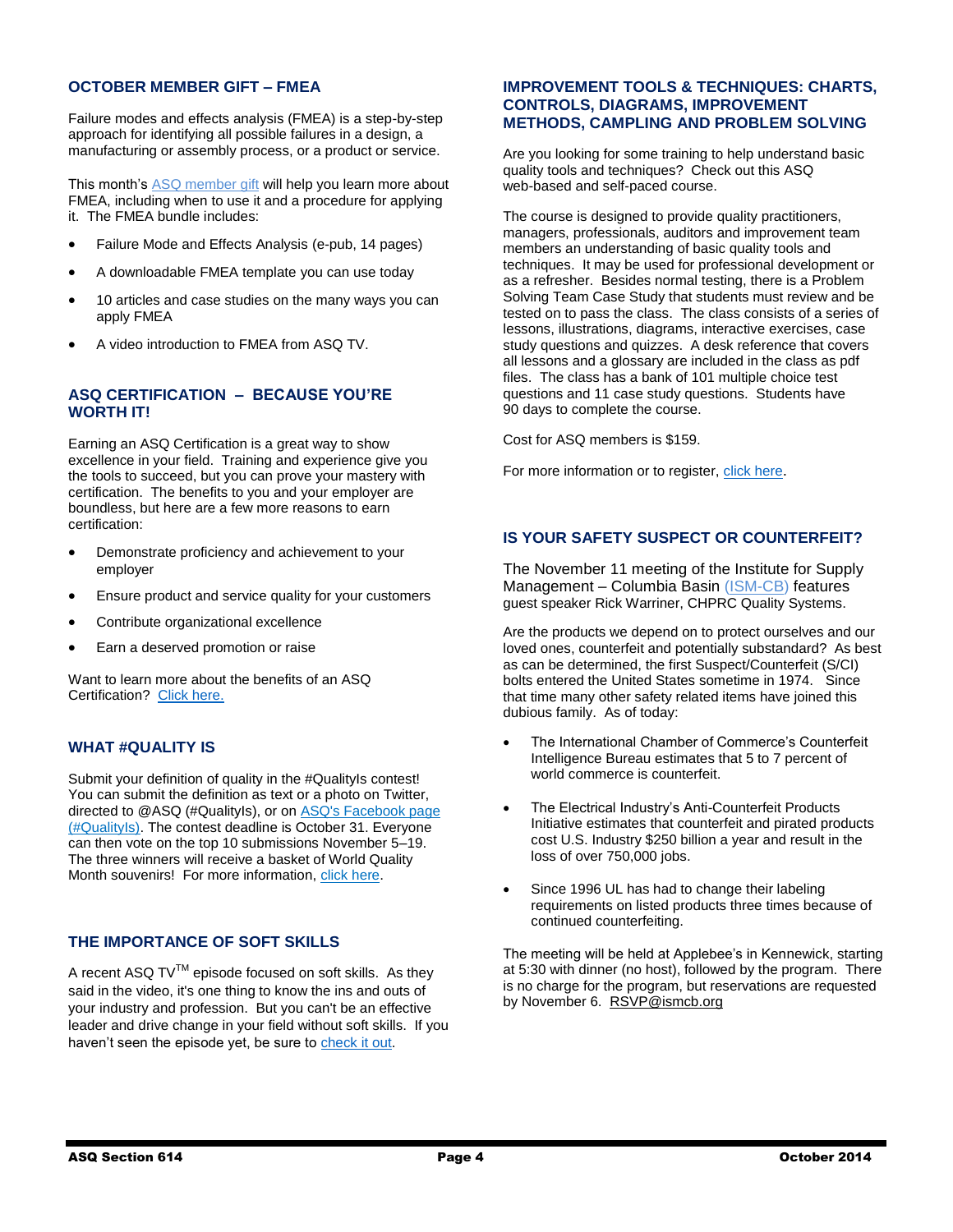#### **COMMUNICATE LIKE A PRO**

Ever wonder how some people connect with others so well or seem to interact like a pro?

Attend the FREE October 24 Small Business Success seminar, to hear speaker Shae Frichette share information on this topic. Improve and learn more about:

- Self-Awareness
- Communication Styles
- Connecting with Others
- Collaborating with a Team

Friday, October 24 11:30 am – 1:00 pm Bin 20 – Pasco Red Lion

This informative event is part of the Pasco Chamber of Commerce Small Business Successes Series. Attendance is open to all courtesy of Gesa Credit Union. There is no cost for this event, and lunch is provided. For more information and to RSVP, call 509-378-3549 or [click here.](https://www.gesa.com/learn/seminars)

#### **VISIT TRI-CITIES MEETING AND TOURISM SHOWCASE**

November 6 – Kennewick 4 pm – 7 pm Three Rivers Convention Center

The featured speaker is Andres Duany of Duany, Plater Zyberk & Company (DPZ). He is an internationally renowned architect whose work focuses on cities and regional planning. DPZ has been selected by the Port of Kennewick to consult on the redevelopment of Vista Field, to help create a bolder and brighter Tri-Cities.

There is no charge to attend, but reservations are required by October 31. RSVP by [email](mailto:info@VisitTRI-CITIES.com) o[r phone.](file:///C:/Users/dance4me/AppData/Local/Microsoft/Windows/INetCache/Content.Outlook/LIHY4U37/(509)%20735-8486)

#### **EXPORT 101: YOUR DOOR TO THE WORLD**

The Washington Export Outreach Team is sponsoring a day-long local event on November 6 to help small businesses expand globally. This full day seminar covers:

- Developing an export business plan
- Determining appropriate international markets
- Finding qualified buyers, agents and distributors
- Determining pricing and methods of payment
- Mitigating non-payment risks and financing export transactions
- Shipping products overseas.

The seminar will be held at the Port of Pasco. Cost is \$30, which includes seminar materials and lunch. Space is limited, and reservations are required by October 31. For more information[, click here.](http://www.eventbrite.com/e/export-101-your-door-to-the-world-tickets-13290519301)

#### **NATIONAL QUALITY EDUCATION CONFERENCE November 16 – 17 Milwaukee, Wisconsin**

Educators, administrators, and school boards will gain insights on how to improve student learning and achievement. When quality improves in the classroom, school, and district, student achievement will increase. The theme for this year's conference is "Innovation for Systemwide Improvement and Beyond." NQEC offers:

- Sessions and half-day preconference workshops to advance your skills
- Real-life examples of how quality improves student achievement at the Education Team Excellence Recognition (ETER) Award sessions
- Networking opportunities with hundreds of educators and leaders focused on building quality schools
- Renowned keynote speakers.

Cost is \$495 for ASQ members, with a discount offered for groups of 5 and more. For more information about the conference, [click here.](http://asq.org/nqec/)

#### **SECTION 614 MEMBERSHIP**

As of September 10, 2014, we have 105 members in our Section.

# **2014 SECTION 614 LEADERSHIP TEAM**

|  |  | January 1 - December 31, 2014 |  |  |
|--|--|-------------------------------|--|--|
|--|--|-------------------------------|--|--|

| <b>Section Chair</b>                             | Alvin Langstaff   |  |
|--------------------------------------------------|-------------------|--|
| <b>Vice Chair</b>                                | Jo Haberstok      |  |
| Treasurer                                        | Kent Ozkardesh    |  |
| Secretary                                        | Dennis Arter      |  |
| <b>Certification/Recertification</b>             | Patrick Faulk     |  |
| <b>Voice of the Customer Chair</b>               | Debbie Clarke     |  |
| <b>Audit Chair</b>                               | <b>Clark Beus</b> |  |
| <b>Membership Chair</b>                          | Robert Boykin     |  |
| <b>Nominations Chair</b>                         | Jo Haberstok      |  |
| Webmaster                                        | Dennis Arter      |  |
| <b>Newsletter Editor</b>                         | Robert Boykin     |  |
| <b>Division Liaison</b><br>and Section Historian | Dennis Arter      |  |
| <b>Education Chair</b>                           | Vacant            |  |
| <b>Programs Chair</b>                            | Vacant            |  |
| <b>Publicity Chair</b>                           | Vacant            |  |

#### **PUBLICATION INFORMATION**

This newsletter is published on a regular basis to inform members and potential members about Section 614 activities and other news/information that might be of value to quality professionals. To be considered for the next newsletter, input must be received by the 10th of the month.